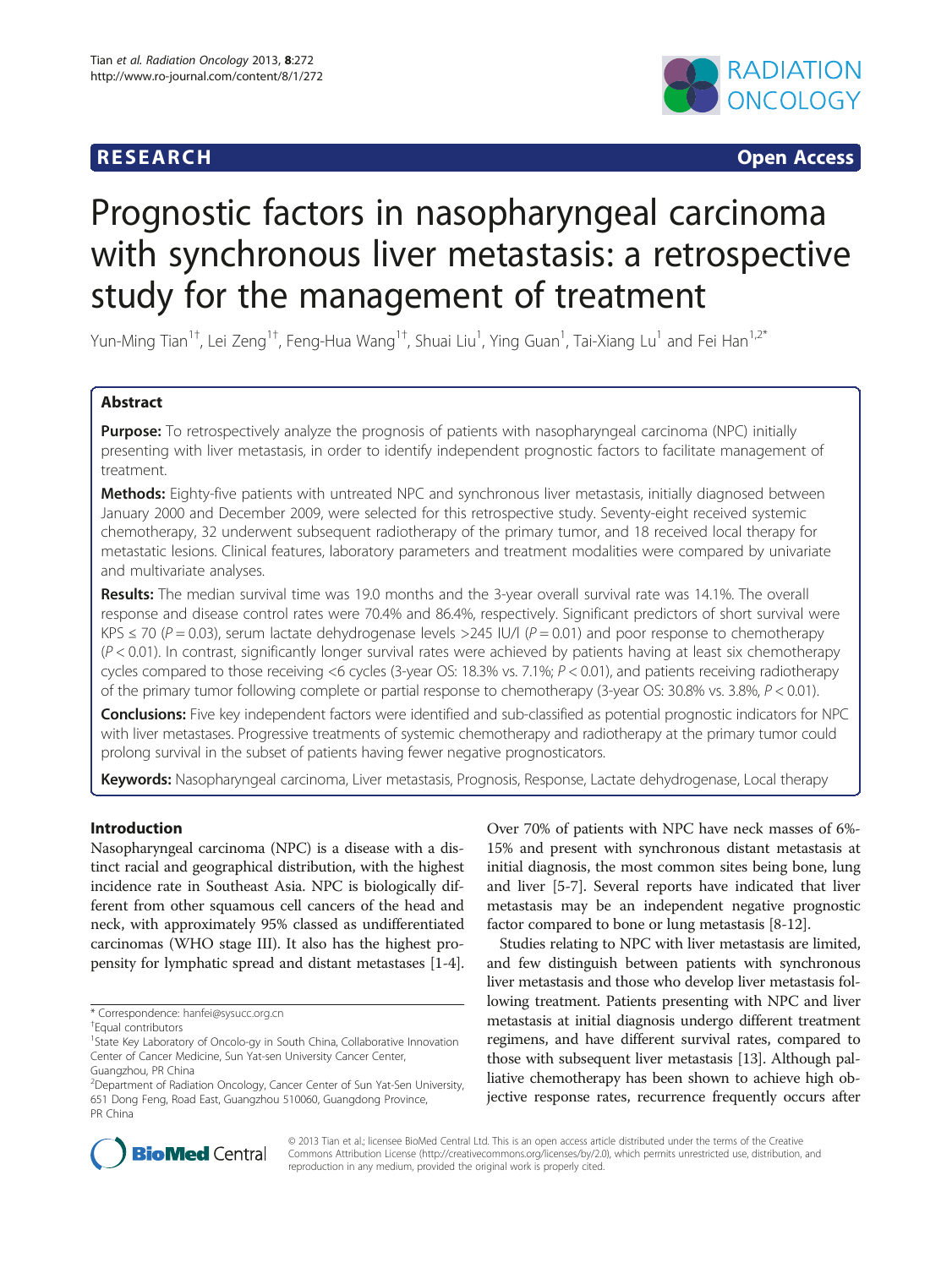chemotherapy ceases. However, the application of local therapy of the primary tumor and metastatic liver lesions remains controversial [[14](#page-5-0)-[16](#page-5-0)].

The purpose of this study was to identify potential prognostic factors in NPC with synchronous liver metastasis by retrospectively analyzing patients' clinical characteristics, treatment modalities and survival. The results could contribute to future management.

## Materials and methods

## Patients and selection criteria

Patients with NPC presenting with liver metastasis at initial diagnosis were referred to Sun Yat-Sen University Cancer Center between January 2000 and December 2009. The selection criteria were as follows: pathologically confirmed NPC in the nasopharynx; diagnosis of liver metastasis based on physical examination and imaging; adequate renal function as demonstrated by a creatinine clearance rate of ≥60 mL/min; complete follow-up and clinical data, including laboratory and imaging data. Patients with other malignancies or unstable cardiac disease requiring treatment were excluded.

#### Baseline and treatment evaluations

Each patient received a pretreatment evaluation which included complete history, physical examination, hematology and biochemistry profiling including liver and renal functions, Epstein-Barr virus serology, chest radiographs, sonography and CT of the abdomen, whole-body bone scan and MRI of the nasopharynx and neck. Imaging of the abdomen was performed after every two courses of chemotherapy, and then every 3 months during follow-up. The median follow-up period was 17.0 months. Survival status was verified on December 31, 2012, by direct telecommunication with the patient or their family and by checking the clinic attendance records.

## Clinicopathological, laboratory and survival assessments

Overall survival (OS) was measured from diagnosis until the date of death from any cause. Patients were censored if remained alive at the time of the last follow-up. Objective response was measured according to the Response Evaluation Criteria in Solid Tumors (RECIST). Patients' characteristics including Karnosky performance score (KPS), gender and age; laboratory parameters including alanine aminotransferase (ALT), hemoglobin, lactate dehydrogenase (LDH) and alkaline phosphatase (ALP); metastatic characteristics including number, size, response to chemotherapy and existence of extrahepatic metastasis; treatment criteria including number of chemotherapy cycles, radiotherapy of the primary tumor and local therapy of metastatic lesions were analyzed.

#### Statistical analysis

OS was estimated by the Kaplan-Meier method. Statistical significance between survival curves was analyzed using the log-rank test. Multivariate analyses were performed using the Cox proportional hazards model to test for independent significance by backward elimination of insignificant explanatory variables. Covariates included patients' characteristics, laboratory parameters, metastatic features and treatment criteria. The response rates were compared by chi-square test  $(\chi^2)$ . A two-tailed *P*-value <0.05 was considered statistically significant.

## Results

#### Patients' clinicopathological characteristics

Out of the 91 patients who were initially referred to our center, six were excluded due to missing clinical or follow-up data. The clinicopathological data of the remaining 85 patients are presented in Table [1.](#page-2-0)

#### Treatment regimens and response

The treatment modalities, including response to chemotherapy, are described in Table [2.](#page-2-0) Seven patients refused treatment. The treatment modalities of the remaining 78 patients were determined according to the experience of our center and the acceptance of the patients. All 78 were treated with platinum-based chemotherapy. The median number of cycles was 6 (range: 1-15). A total of 32 patients received radiotherapy following chemotherapy. Radiotherapy of the primary tumor was generally administrated to those patients who achieved disease control of the metastatic lesions after chemotherapy. It was also administered to reduce serious symptoms caused by the primary tumor that affected the quality of life. Radiotherapy included treatment to the primary tumor and to the superclavicular lymph nodes; 26 patients received a radiation dose ≥66 Gy and six patients received a dose <66 Gy. Local therapy to metastases, including radiofrequency ablation (RFA), interventional embolization and liver radiotherapy (54 Gy/27f), was administered in 18 patients.

## Toxicity

None of the patients exhibited grade V toxicity (death) during chemotherapy. However, 54.5% developed grade III–IV leucopenia or neutropenia, 28.5% developed grade II–III mucositis and 19.5% exhibited grade II–III toxicity with vomiting and nausea.

## Response and overall survival

Four patients were omitted from further assessments as imaging evaluations had not been performed after the first cycle of chemotherapy. Of the remaining 74 patients, 4/74 (5.4%) achieved complete response (CR), 48/ 74 (64.8%) achieved partial response (PR), 12/74 (16.2%)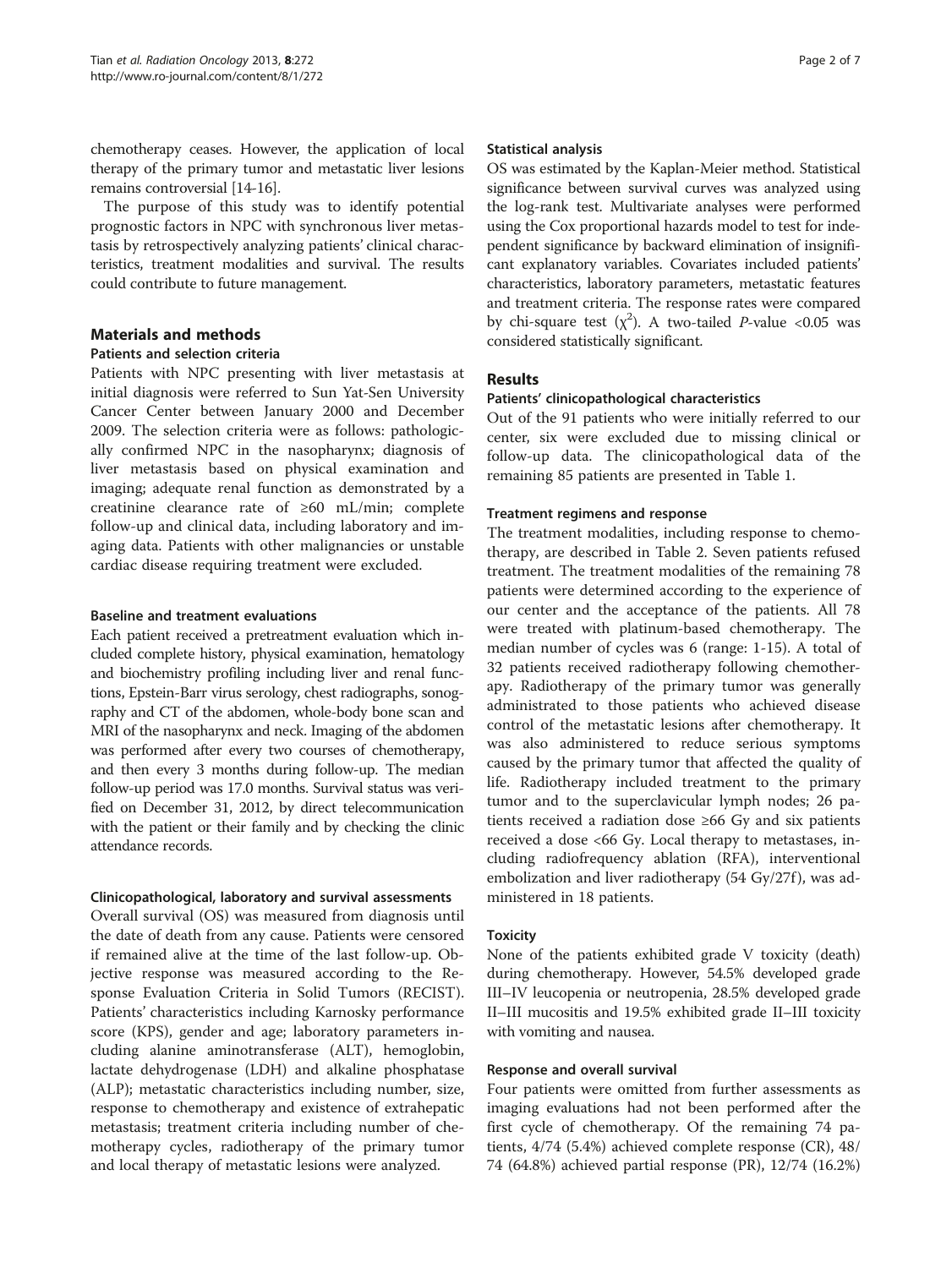#### <span id="page-2-0"></span>Table 1 Clinical characteristics

| Karnosky performance score (KPS)       |  |
|----------------------------------------|--|
| >70<br>74 (87.1)                       |  |
| $\leq 70$<br>11 (12.9)                 |  |
| Gender                                 |  |
| Male<br>78 (91.8)                      |  |
| Female<br>7(8.2)                       |  |
| Age                                    |  |
| Median age<br>50 (28-75)               |  |
| Alanine amino transferase ( ALT)(IU/I) |  |
| >40<br>26 (30.6)                       |  |
| $\leq 40$<br>59 (69.4)                 |  |
| Hemoglobin (HB)(g/L)                   |  |
| $\geq$ 120<br>74 (87.1)                |  |
| < 120<br>11 (12.9)                     |  |
| Lactate dehydrogenase (LDH) (IU/I)     |  |
| >245<br>54 (63.5)                      |  |
| $\leq$ 245<br>31 (36.5)                |  |
| Alkaline phosphatase (ALP) (IU/I)      |  |
| >110<br>28 (32.9)                      |  |
| $\leq 110$<br>57 (67.1)                |  |
| T stage (2002AJCC)                     |  |
| $T1-2$<br>35 (41.1)                    |  |
| 50 (58.8)<br>$T3-4$                    |  |
| N stage (2002AJCC)                     |  |
| $NO-1$<br>21 (24.8)                    |  |
| N <sub>2</sub><br>40 (47.1)            |  |
| N <sub>3</sub><br>24 (28.2)            |  |
| No. of metastatic lesion               |  |
| $\leq$ 3<br>35 (41.2)                  |  |
| >3<br>50 (58.8)                        |  |
| Size of metastatic lesions (cm)        |  |
| $\leq$ 3<br>53 (62.3)                  |  |
| >3<br>32 (37.7)                        |  |
| With extrahepatic metastases           |  |
| Yes<br>49 (57.6)                       |  |
| No<br>36 (42.4)                        |  |

had stable disease (SD) and 10/74 (13.5%) had progressive disease (PD). The overall response and disease control rates were 70.4% and 86.4%, respectively.

Seventy-eight patients had died by the final evaluation date (December 31, 2012). The main cause of death was progression of metastatic lesions, which occurred in 74/ 78 (94.9%) patients; 3/78 (3.8%) patients died of local failure and 1/78 (1.3%) died of cardiac disease. The median survival time for all the patients was 19.0 months

#### Table 2 Treatment characteristics

| <b>Characteristics</b>              | N (%)          |
|-------------------------------------|----------------|
| Receiving treatment                 |                |
| Yes                                 | 78 (91.7)      |
| No                                  | 7(8.3)         |
| Radiotherapy of primary tumor       |                |
| Yes                                 | 32 (37.6)      |
| No                                  | 53 (62.4)      |
| Cycles of chemotherapy              |                |
| $\Omega$                            | 7(8.2)         |
| $1 - 5$                             | 36 (42.3)      |
| $\geq 6$                            | 42 (49.4)      |
| Chemotherapy regimen                |                |
| PF                                  | 42 (53.8)      |
| TPF                                 | 21 (26.9)      |
| TP                                  | 15 (19.2)      |
| Local therapy of metastatic lesions |                |
| Yes                                 | 18 (21.1)      |
| <b>RFA</b>                          | 13             |
| Embolization                        | $\overline{4}$ |
| Radiotherapy                        | 1              |
| No                                  | 67 (78.9)      |
| Response to chemotherapy            |                |
| Yes                                 | 52 (70.3)      |
| No                                  | 22 (29.7)      |
| No data                             | 11             |

PF: Cisplatin + 5-Fu; TPF: Cisplatin + 5-Fu + Paclitaxel; TP: Cisplatin + Paclitaxe; RFA: Radiofrequency ablation.

(range: 4-124 months). The 1-year, 2-year and 3-year survival rates were 71.8%, 34.1% and 14.1%, respectively. Long-term disease-free survival (>36 months) was achieved by five patients; their clinical characteristics are summarized in Table [3.](#page-3-0)

## Univariate analyses

The results of the univariate analyses are summarized in Table [4](#page-3-0). The negative prognostic factors for OS were as follows: KPS  $\leq 70$  (P < 0.01); LDH >245 IU/l (P < 0.01); ALT >40 IU/l ( $P < 0.01$ ); number of metastatic lesions >3  $(P = 0.01)$ ; occurrence of extrahepatic metastasis  $(P = 0.01)$ 0.01); number of chemotherapy cycles  $\langle 6 \rangle$  (P = 0.01); no response to chemotherapy  $(P < 0.01)$ ; no radiotherapy of the primary tumor  $(P < 0.01)$ ; and no local therapy of metastatic lesions  $(P=0.05)$ .

The following factors were significantly associated with poor response to chemotherapy: KPS  $\leq 70$  ( $P = 0.03$ ); LDH >245 IU/l ( $P < 0.01$ ); number of metastatic lesions >3  $(P = 0.02)$ ; occurrence of extrahepatic metastasis  $(P = 0.04)$ ; and number of chemotherapy cycles  $< 6$  ( $P = 0.01$ ).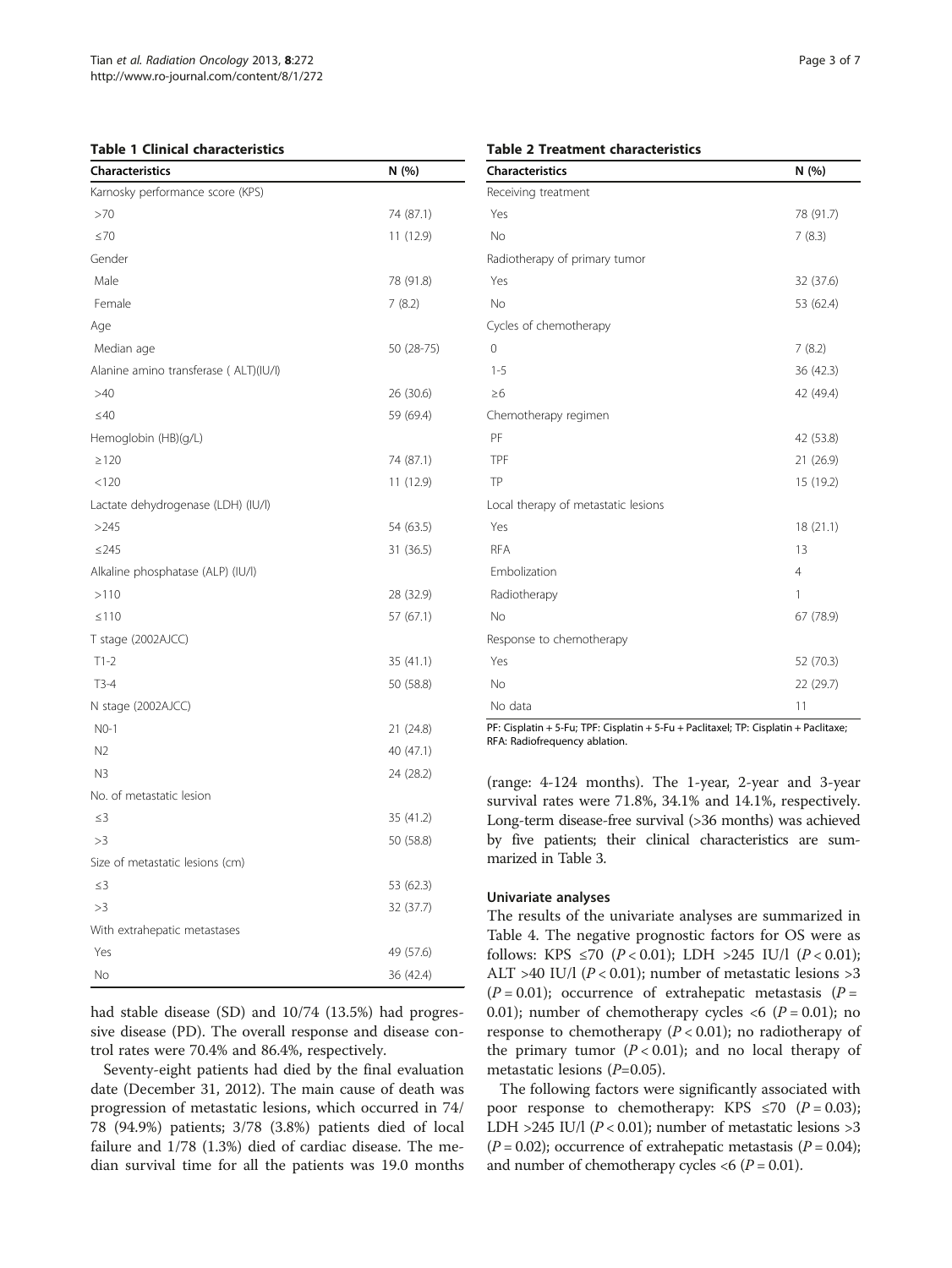| Age<br>(years)  | <b>Pre-treatment</b><br>status (KPS) | <b>Pre-treatment</b><br>LDH (IU/I) | No. of liver<br>lesion | Chemotherapy          | Radiotherapy | Local therapy of<br>liver lesion | <b>Survival time</b><br>(months) |
|-----------------|--------------------------------------|------------------------------------|------------------------|-----------------------|--------------|----------------------------------|----------------------------------|
| 29 <sub>V</sub> | 90                                   | 160                                | One                    | $PF \times 9$ cycles  | 2D-RT        | <b>RFA</b>                       | 124                              |
|                 |                                      |                                    |                        |                       | 70 Gy/35f    |                                  |                                  |
| 40 <sub>V</sub> | 80                                   | 251                                | Four                   | $PF \times 10$ cycles | 2D-RT        | <b>No</b>                        | 117                              |
|                 |                                      |                                    |                        |                       | 70 Gy/35f    |                                  |                                  |
| 52y             | 90                                   | 206                                | Two                    | $TP \times 6$ cycles  | 2D-RT        | <b>RFA</b>                       | 94                               |
|                 |                                      |                                    |                        |                       | 74 Gy/37f    |                                  |                                  |
| 65y             | 90                                   | 157                                | One                    | TPF $\times$ 6 cycles | 2D-RT        | <b>RFA</b>                       | 91                               |
|                 |                                      |                                    |                        |                       | 70 Gy/35f    |                                  |                                  |
| 55y             | 80                                   | 206                                | Five                   | $PF \times 6$ cycles  | <b>IMRT</b>  | <b>No</b>                        | 54                               |
|                 |                                      |                                    |                        |                       | 68 Gy/30f    |                                  |                                  |

<span id="page-3-0"></span>Table 3 Characteristics of the five patients who achieved long-term disease-free survival

2D-RT: Two-Dimensional radiotherapy; IMRT: Intensity Modulate Radiotherapy.

#### Multivariate analyses

The multivariate analysis results are summarized in Table [5](#page-4-0). Significant factors for poor prognosis were KPS ≤70 ( $P = 0.04$ ); LDH >245 IU/l ( $P = 0.01$ ); no radiotherapy of the primary tumor  $(P < 0.01)$ ; number of chemotherapy cycles  $\langle 6 \ (P \langle 0.01 \rangle)$ ; and no response to chemotherapy  $(P < 0.01)$ . These results are demonstrated in Figure [1](#page-4-0).

Subgroup analysis showed that treatment with chemotherapy was also a positive prognostic factor for patients with KPS ≥ 80 (19.0% vs 10.7%, P = 0.02), however, no statistical significance was in patients with KPS  $\leq 80$  (P = 0.88). Significantly improved survival was also achieved by radiotherapy of the primary tumor in patients who achieved CR or PR after chemotherapy of metastatic lesions (30.8% vs. 3.8%,  $P < 0.01$ ). In contrast, no significant difference was observed for patients with SD.

## **Discussion**

Liver metastasis is a common occurrence at initial diagnosis in patients with metastatic NPC. The survival time in these patients is poor, ranging between 13.0 and 17.0 months [\[8](#page-5-0)-[10](#page-5-0)]. Similar to these reports, our analyses gave a median survival time of 19.0 months, and a 3-year OS rate of 14.1%, which is lower than those reported for lung or bone metastasis [[11](#page-5-0),[12](#page-5-0)].

The benefits of systemic chemotherapy have been demonstrated in many studies [[14](#page-5-0)-[18\]](#page-5-0). Platinum-based combination treatment with two or three drugs achieves high response rates and is the most widely used regimen [[17\]](#page-5-0). In this study, the patients who received chemotherapy had a median survival time of 20.0 months, compared to 9.0 months in patients who refused treatment.

In cases of metastatic NPC where chemotherapy is the only curative option, it is important that patients

Table 4 Univariate analysis of variables correlated with overall survival

| Characteristic                               | 3-year OS $(%)$ | HR (95% CI)         | P-value             |
|----------------------------------------------|-----------------|---------------------|---------------------|
| $KPS: \leq 70/ > 70$                         | 0.0(16.2)       | 5.76 (3.09-10.69)   | < 0.01 <sup>a</sup> |
| Gender: male/female                          | 11.5(28.6)      | $0.92(0.59-1.43)$   | 0.71                |
| Age: $>50/\leq 50$ years                     | 12.5(15.6)      | $1.13(0.53-1.30)$   | 0.34                |
| ALT(IU/I): $>40$ / $\leq 40$                 | 3.8(18.6)       | $2.17(1.32 - 3.57)$ | < 0.01 <sup>a</sup> |
| Hemoglobin (g/L): $<$ 120/ $\ge$ 120         | 9.1(14.9)       | $1.71(0.87 - 3.36)$ | 0.11                |
| LDH (IU/I): ≥245/<245                        | 9.3(22.6)       | $1.67(1.17-2.43)$   | < 0.01 <sup>a</sup> |
| ALP (IU/I): $\geq$ 110/<110                  | 6.9(16.1)       | $1.45(0.91 - 2.31)$ | 0.11                |
| Number of lesions: $>3/53$                   | 6.0(25.7)       | 1.90 (1.19-3.03)    | 0.01 <sup>a</sup>   |
| Size of lesions (cm): $>3/\leq 3$            | 6.3(18.9)       | $1.22(0.76-1.94)$   | 0.40                |
| Extrahepatic metastases: yes/no              | 2.8(22.4)       | 1.83 (1.16-2.89)    | 0.01 <sup>a</sup>   |
| Radiotherapy of primary tumor: no/yes        | 5.7(28.1)       | 2.961 (1.79-4.75)   | < 0.01 <sup>a</sup> |
| Cycles of chemotherapy: $(1-5)$ vs. $\geq 6$ | 8.6(18.6)       | 2.20 (1.38-3.52)    | 0.01 <sup>a</sup>   |
| Response to chemotherapy: no/yes             | 0.0(19.2)       | 4.03 (2.30-7.06)    | < 0.01 <sup>a</sup> |
| Local therapy of lesions: no/yes             | 10.4 (27.8)     | 1.76 (1.02-3.04)    | $0.05^{\text{a}}$   |

a<sub>statistically significant; HR: hazard ratio; CI: confidence interval.</sub>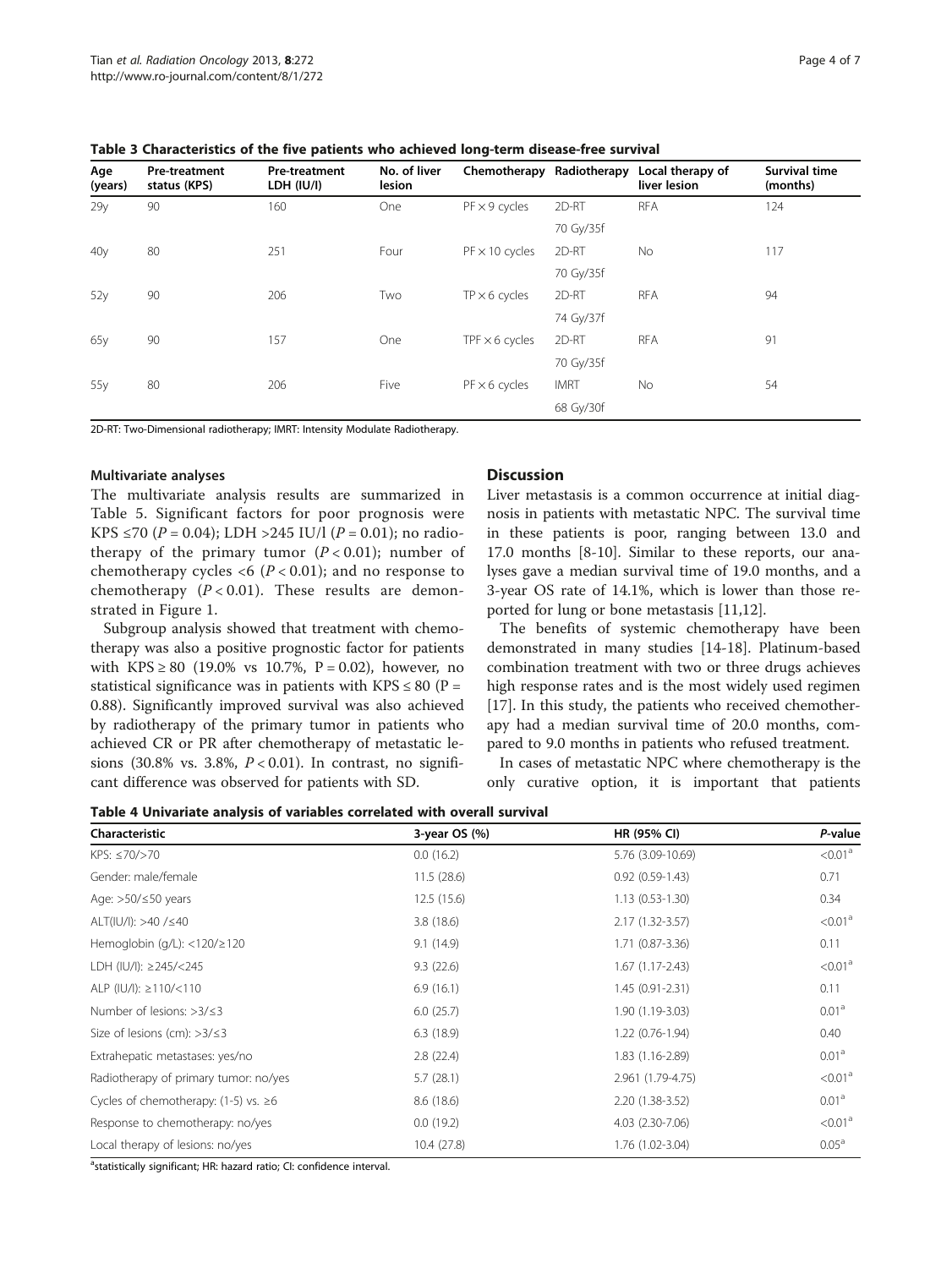<span id="page-4-0"></span>Table 5 Multivariate analysis of variables correlated with overall survival

| Characteristic                               | <b>HR (95% CI)</b> | P-value |
|----------------------------------------------|--------------------|---------|
| KPS: ≤70/>70                                 | $2.21(1.1-4.90)$   | 0.04    |
| LDH (IU/I): ≥245/<245                        | 2.09 (1.12-3.67)   | 0.01    |
| Cycles of chemotherapy: $(1-5)$ vs. $\geq 6$ | 3.02 (1.65-5.56)   | < 0.01  |
| Response to chemotherapy: no/yes             | 2.22 (1.29-3.49)   | < 0.01  |
| Radiotherapy to primary tumor: no/yes        | 2.87 (1.61-5.10)   | < 0.01  |

undergoing platinum-based combination therapy receive a sufficient number of cycles. A retrospective study involving 20 long-term disease-free survivors with metastatic NPC showed that approximately six cycles of chemotherapy were required [[14](#page-5-0)]. Wang et al. also found that patients who received six cycles of chemotherapy survived longer than those receiving fewer cycles. Furthermore, they showed that the number of chemotherapy cycles was an independent prognostic factor in metastatic NPC [[18](#page-5-0)]. Our results, based on univariate and multivariate analyses, were consistent with both these reports, however due to the retrospective nature of our study, further confirmation is required.

The application of radiotherapy to the primary tumor in NPC patients with synchronous liver metastasis remains controversial. It is generally considered unnecessary due to their short life expectancy and serious late complications. However, due to improvements in techniques, several studies have demonstrated that local control of primary tumors through radiotherapy can improve quality of life and contribute to prolonged survival. Yeh et al. showed that the 2year OS rate in patients with metastatic NPC at diagnosis was 24.0% when they received radiotherapy alone, compared to 10% in those who received chemotherapy alone [[6](#page-5-0)]. They also showed that local control of the primary tumor reduced necrosis, bleeding, nasal obstruction and severe headaches. Our study supported these findings by showing improved survival rates in patients who responded to chemotherapy of the metastatic lesions when radiotherapy of the primary tumor was administered. Taken together, these findings indicate that better local control may help reduce the tumor burden and lower the risks caused by progression or recurrence in NPC.

Local therapy of metastatic lesions may also prolong survival. Although local therapy is widely applied in patients with liver metastasis from colorectal cancer [\[19,20](#page-5-0)], its application in metastatic NPC remains limited. Pan et al. reported that the median survival of 11 patients with 1–3 metastatic lesions receiving treatment with RFA was 48.1 months, which was higher than those not receiving RFA [[13](#page-5-0)]. Furthermore, procedure-related complications were infrequent. The treatment regimens for local therapy of liver metastases analyzed in this study included RFA, interventional embolization and liver radiotherapy. The median survival for all three modalities was 23.0 months and included three long-term disease-free survivors. RFA was found to be more effective than both interventional embolization and liver radiotherapy, giving a median survival time of 32.0 months compared to 9.0 months; however, this difference may be related to other factors between the patients. Patient with 1-3 metastatic lesions were found to benefit the most from RFA, with a median



and the response to chemotherapy (E).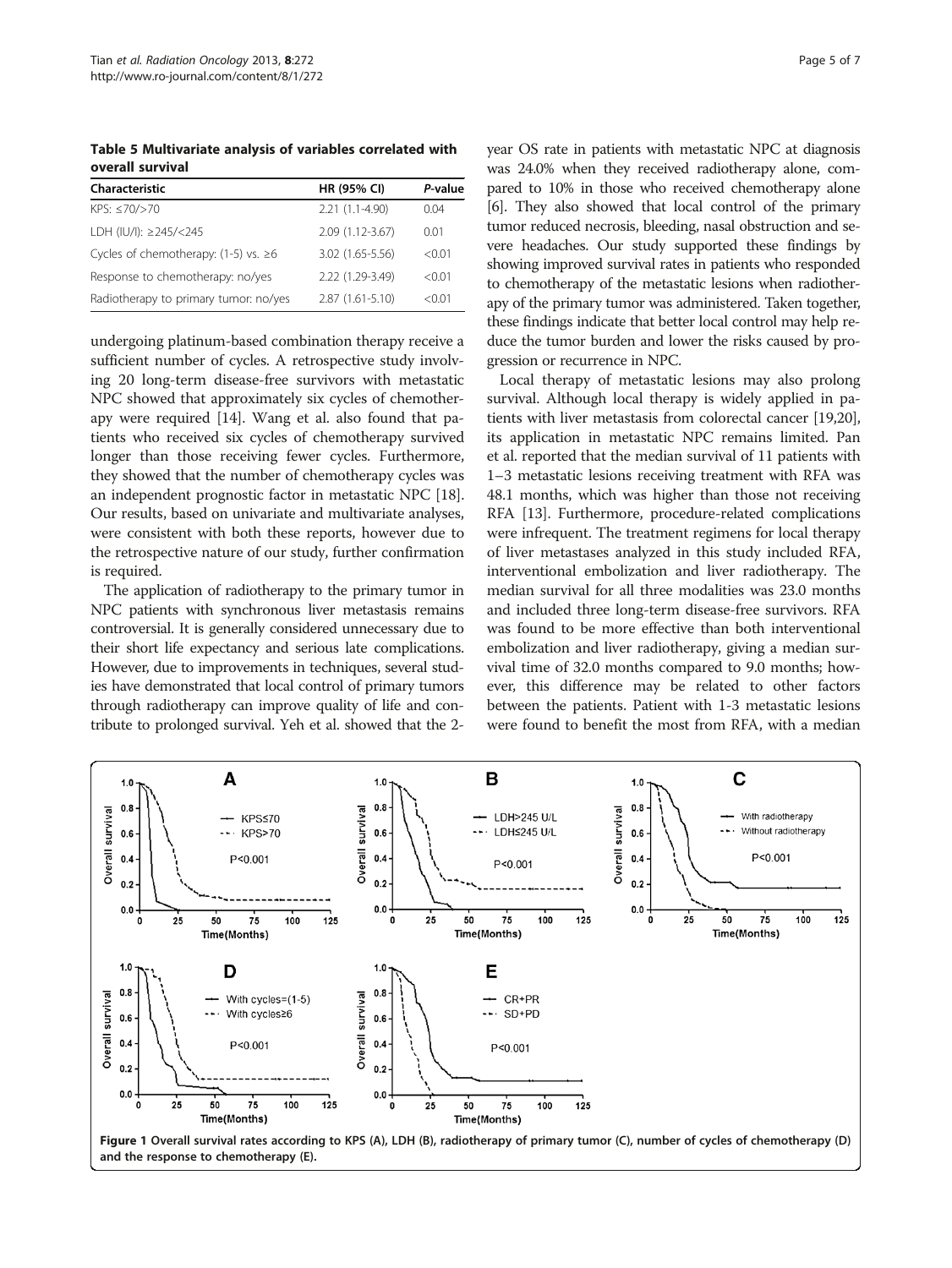<span id="page-5-0"></span>survival of 36.0 months compared to 21.0 months for those not undergoing RFA. Therefore, local therapy to metastatic liver lesions, particularly with RFA, should be considered in patients with NPC who have ≤3 lesions to further improve their survival when the primary tumor and metastatic diseases are stable.

Patients' response to chemotherapy was found to be a significant prognostic factor. The overall response rate was 76.4% and was associated with performance status, LDH level, number of metastatic lesions, presence of extrahepatic metastasis and number of chemotherapy cycles, suggesting that these factors could be potential predictors of treatment response. Patients with LDH >245 IU/L, multiple organ metastasis and >3 liver lesions had lower rates of CR or PR to chemotherapy. In clinical practice, the response of metastatic lesions to chemotherapy is a key consideration in the choice of treatment; therefore, patients with CR or PR were recommended for radiotherapy of the primary tumor as this could significantly improve survival.

LDH is a glycolytic enzyme which reversibly catalyzes pyruvate to lactic acid under anaerobic conditions. Elevated levels of LDH are considered a negative prognostic factor in many solid tumors, including advanced NPC, and have been associated with large tumor burden, tumor extension and high risk of metastasis [\[21-25](#page-6-0)]. Serum LDH levels twice normal levels are rarely seen in loco-regional disease but are commonly observed in NPC patients with liver metastasis or multiple organ metastases. As such, they have been described as a negative prognostic factor [[23](#page-6-0)]. Studies have found that patients with advanced NPC and elevated baseline LDH levels were more likely to develop liver metastasis following treatment [[24\]](#page-6-0), and elevated LDH levels were reported in over 55.0% of patients with metastatic NPC, with hazard ratios up to 1.8 [[25](#page-6-0)]. In our study, >60.0% of patients had elevated levels of LDH; furthermore, these patients had significantly poorer 3-year OS rates compared to those without elevated LDH levels (9.3% compared to 22.6%). These pretreatment serum levels of LDH may be a potential prognostic indicator.

In conclusion, we identified five independent prognostic factors in NPC patients who initially presented with liver metastasis. These included pretreatment performance status, LDH level, radiotherapy of the primary tumor, the number of chemotherapy cycles and response to chemotherapy. Although survival rates in these patients remains poor, our findings suggest that selected patients may achieve improved survival by undergoing comprehensive treatment, including six or more systemic chemotherapy cycles and radiotherapy of the primary tumor. The application of local therapy to metastatic lesions, in particular by RFA, may also prolong survival.

#### Competing interests

The authors declare that they have no competing interests.

#### Authors' contributions

HF and T YM contributed to conception and design of the study, and revised the manuscript; WFH and ZL contributed to analysis and interpretation of data, and drafted the manuscript and revised the manuscript. LS, GY and LTX participated in data acquisition and literature research. All authors read and approved the final manuscript.

#### Received: 24 April 2013 Accepted: 16 November 2013 Published: 19 November 2013

#### References

- 1. Yu MC, Yuan JM: Epidemiology of nasopharyngeal carcinoma. Semin Cancer Biol 2002, 12:421–429.
- 2. Chang ET, Adami HO: The enigmatic epidemiology of nasopharyngeal carcinoma. Cancer Epidemiol Biomarkers Prev 2006, 15:1765–1777.
- 3. Lee AW, Ng WT, Chan YH, Sze H, Chan C: The battle against nasopharyngeal cancer. Radiother Oncol 2012, 104:272–278.
- 4. Wei WI, Sham JS: Nasopharyngeal carcinoma. Lancet 2005, 365:2041–2054.
- 5. Lee AW, Poon YF, Foo W, Law SC, Cheung FK, Chan DK, Tung SY, Thaw M, Ho JH: Retrospective analysis of 5037 patients with nasopharyngeal carcinoma treated during 1976-1985: overall survival and patterns of failure. Int J Radiat Oncol Biol Phys 1992, 23:261-270.
- 6. Yeh SA, Tang Y, Lui CC, Huang EY: Treatment outcomes of patients with AJCC stage IVC nasopharyngeal carcinoma: benefits of primary radiotherapy. Jpn J Clin Oncol 2006, 36:132–136.
- 7. Bensouda Y, Kaikani W, Ahbeddou N, Rahhali R, Jabri M, Mrabti H, Boussen H, Errihani H: Treatment for metastatic nasopharyngeal carcinoma. Eur Ann Otorhinolaryngol Head Neck Dis 2011, 128:79–85.
- 8. Teo PM, Kwan WH, Lee WY, Leung SF: Prognosticators determining survival subsequent to distant metastasis from nasopharyngeal carcinoma. Cancer 1996, 77:2423–2431.
- 9. Ong YK, Heng DM, Chung B, Leong SS, Wee J, Fong KW, Tan T, Tan EH: Design of a prognostic index score for metastatic nasopharyngeal carcinoma. Eur J Cancer 2003, 39:1535–1541.
- 10. Toh CK, Heng D, Ong YK, Leong SS: Validation of a new prognostic index score for disseminated nasopharyngeal carcinoma. Br J Cancer 2005, 92:1382–1387.
- 11. Hui EP, Leung SF, Au JS, Zee B, Tung S, Chua D, Sze WM, Law CK, Leung TW, Chan AT: Lung metastasis alone in nasopharyngeal carcinoma: a relatively favorable prognostic group: a study by the Hong Kong Nasopharyngeal Carcinoma Study Group. Cancer 2004, 101:300–306.
- 12. Ma J, Wen ZS, Lin P, Wang X, Xie FY: The results and prognosis of different treatment modalities for solitary metastatic lung tumor from nasopharyngeal carcinoma: a retrospective study of 105 cases. Chin J Cancer 2010, 29:787-795.
- 13. Pan C, He N, Zhao M, Gu Y, Huang Z, Li W, Xia Y, Wu P: Subdividing the M1 stage of liver metastasis for nasopharyngeal carcinoma to better predict metastatic survival. Med Oncol 2011, 28:1349–1355.
- 14. Fandi A, Bachouchi M, Azli N, Taamma A, Boussen H, Wibault P, Eschwege F, Armand JP, Simon J, Cvitkovic E: Long-term disease-free survivors in metastatic undifferentiated carcinoma of nasopharyngeal type. J Clin Oncol 2000, 18:1324–1330.
- 15. Chou CW, Liu JM, Wu MF, Li AF: Prolonged survival in a nasopharyngeal carcinoma patient with multiple metastases: a case report and review of the literature. Jpn J Clin Oncol 1997, 27:336-339.
- 16. Setton J, Wolden S, Caria N, Lee N: Definitive treatment of metastatic nasopharyngeal carcinoma: report of 5 cases with review of literature. Head Neck 2012, 34:753–757.
- 17. Choo R, Tannock I: Chemotherapy for recurrent or metastatic carcinoma of the nasopharynx: a review of the Princess Margaret Hospital experience. Cancer 1991, 68:2120–2124.
- 18. Wang CT, Cao KJ, Li Y, Xie GF: Prognosis analysis of nasopharyngeal carcinoma patients with distant metastasis. Ai Zheng 2007, 26:212–215.
- 19. Gillams AR, Lees WR: Five-year survival in 309 patients with colorectal liver metastases treated with radiofrequency ablation. Eur Radiol 2009, 19:1206–1213.
- 20. Choti MA, Sitzmann JV, Tiburi MF, Sumetchotimetha W, Rangsin R, Schulick RD, Lillemoe KD, Yeo CJ, Cameron JL: Trends in long-term survival